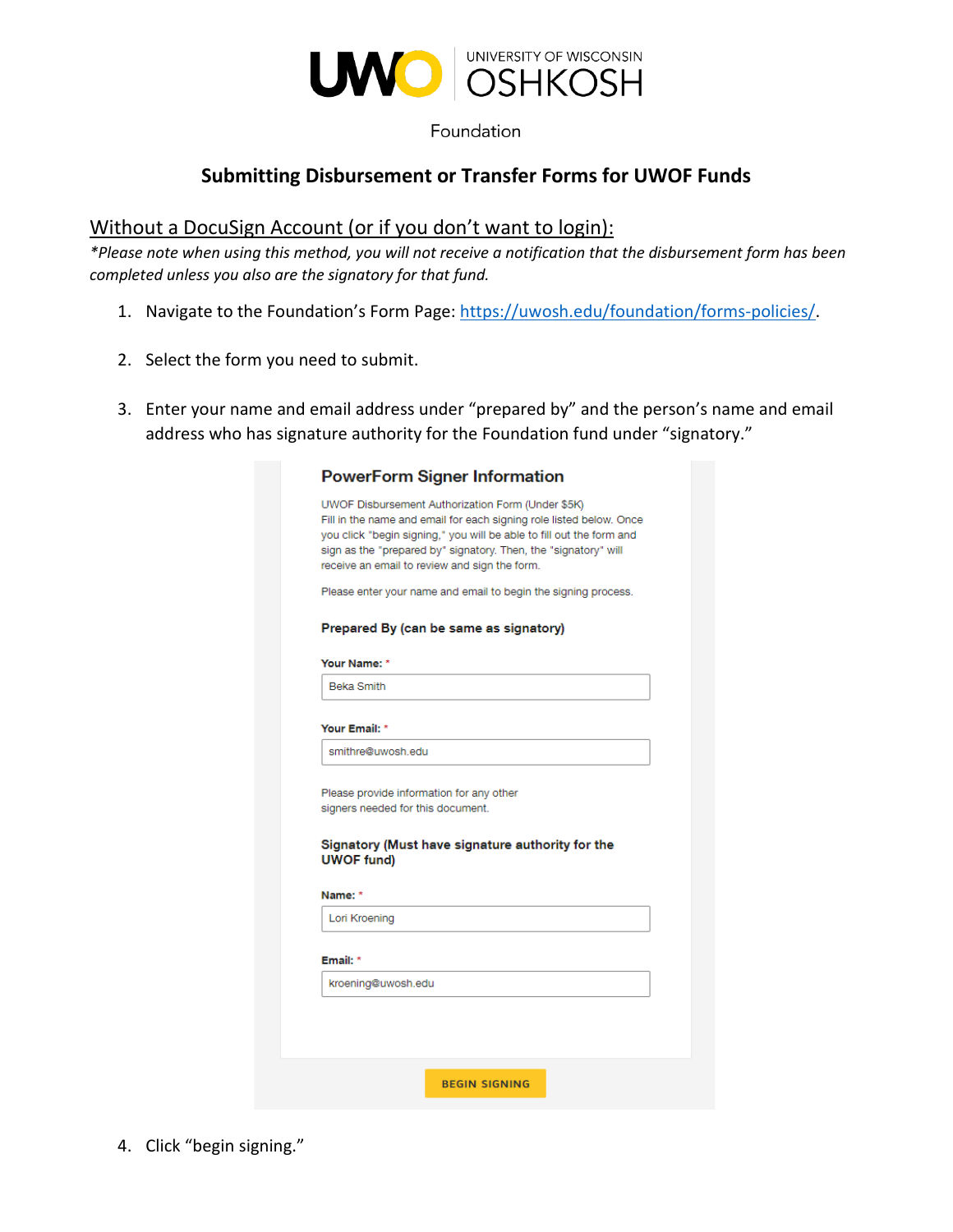5. You'll need to check the box to consent to use electronic records and signatures and click the "continue" button.

#### Please Review & Act on These Documents

| Rebecca Smith<br>UW Oshkosh                                                                                                 |                 |
|-----------------------------------------------------------------------------------------------------------------------------|-----------------|
| Enclosed is a scholarship disbursement form for your signature.                                                             |                 |
| Please read the Electronic Record and Signature Disclosure.<br>$\sqrt{ }$ I agree to use electronic records and signatures. | <b>CONTINUE</b> |

6. Complete the form as thoroughly as possible. If you do not include enough information or necessary attachments, your request will be rejected, and you will need to start over.

| Date:                  | 10/1/2021                                                                                                                                                                              |                                                                               |
|------------------------|----------------------------------------------------------------------------------------------------------------------------------------------------------------------------------------|-------------------------------------------------------------------------------|
| Amount:                | \$500.00                                                                                                                                                                               |                                                                               |
| <b>Fund Name:</b>      | Administrative Fund                                                                                                                                                                    |                                                                               |
| <b>Fund Number:</b>    | 5050                                                                                                                                                                                   |                                                                               |
| Make check payable to: | UW Oshkosh 233-321956-9                                                                                                                                                                | Click the file<br>attachment icon to<br>add your supporting<br>documentation. |
|                        | <b>Reason for Expenditure:</b> Provide explanation and attach corresponding receipts or other                                                                                          |                                                                               |
|                        | appropriate documents. (The 2021 mileage reimbursement rate is \$0.56 per mile). To request a<br>scholarship/award payment to a student, please use the Scholarship Disbursement Form. |                                                                               |

7. Upload each file you need to add as supporting documentation. If you are requesting a reimbursement to a state account, make sure to include a screenshot of that expense charged to your state account.

|          | Leann More                                                                                                        |   |
|----------|-------------------------------------------------------------------------------------------------------------------|---|
|          | Upload Attachment                                                                                                 | × |
| 3C5:     | ×<br>Invoice.pdf<br>2 pages - Upload Complete                                                                     |   |
|          | You can add multiple<br>attachments. Click<br><b>UPLOAD A FILE</b><br>"upload a file" to select<br>each document. |   |
| am<br>um | <b>DONE</b>                                                                                                       |   |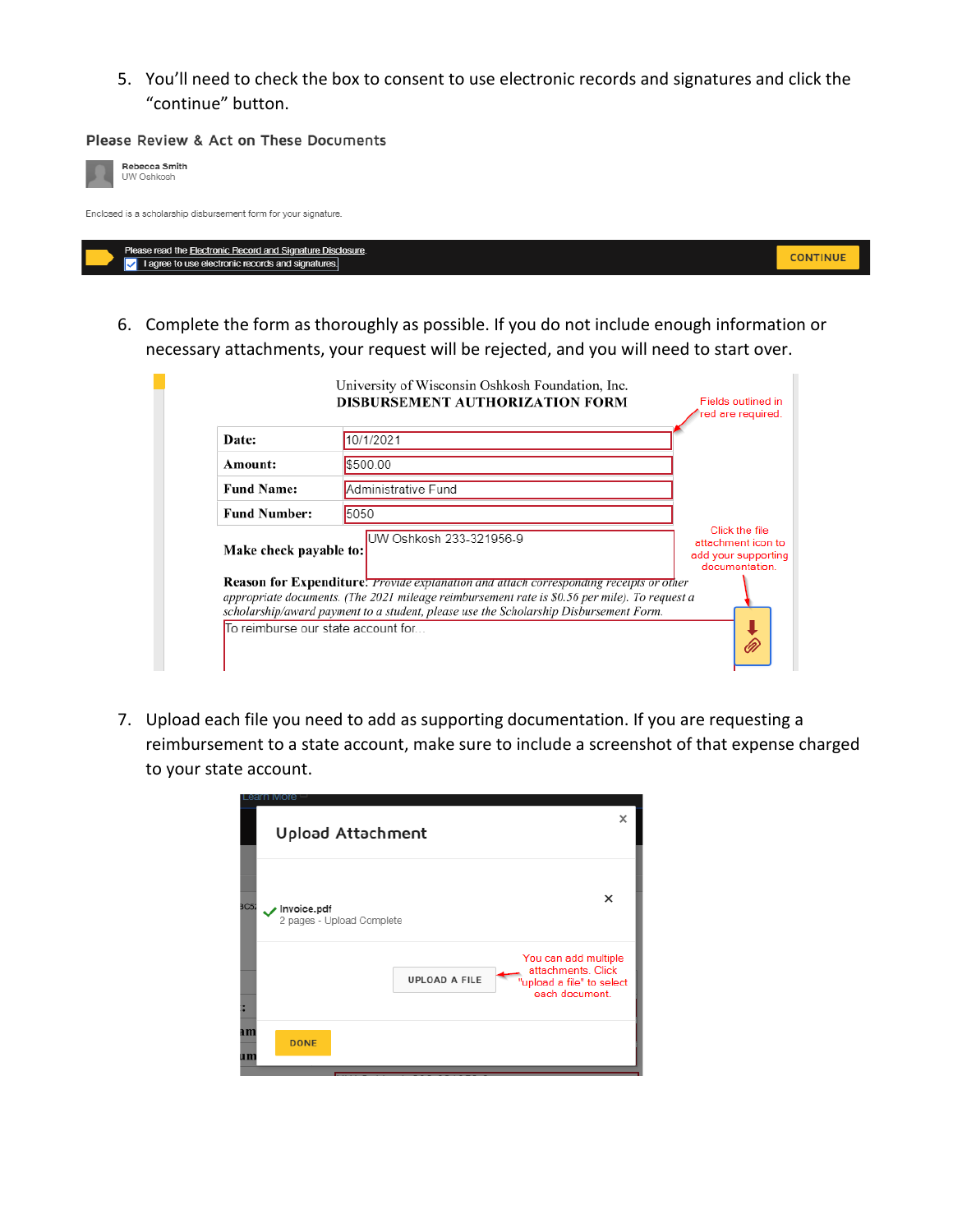8. Once you've completed the form, click on the "sign" box to add your signature. If you haven't signed documents in DocuSign before, a box may pop up to select your signature style and then you'll click "adopt and sign."

| Prepared by:   4 Required - Sign Here                                                        |
|----------------------------------------------------------------------------------------------|
| Sign<br>Authorized by:<br>*Must be signed by individual with signature authority for this fu |

- 9. Then, click "finish." The signatory will then be sent an email to review and sign the document.
- 10. Once the signatory signs the form, it will automatically be routed to Advancement and Foundation Staff for approval. Once everyone has signed, the signatory will receive a notification that the form has been completed and can download a copy. The "prepared by" individual will not receive a notification unless they are also the signatory for the fund. (This is a DocuSign setting that can only be updated by system administrators.)
- 11. Once completed, the disbursement form will be queued for processing and the check will be cut and sent based on the directions noted on the disbursement form. Per Foundation policy, checks are cut twice a month.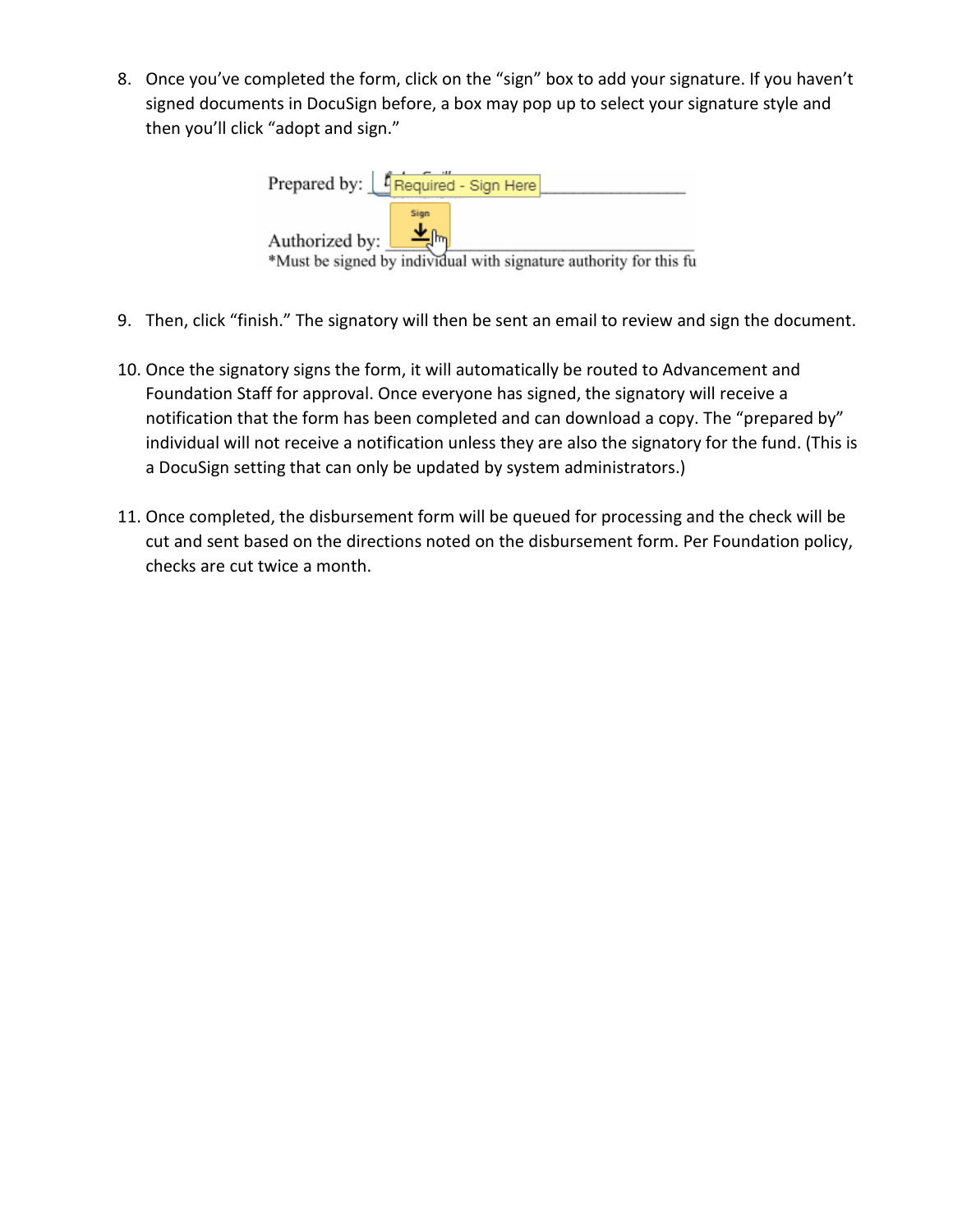# Using a Template in DocuSign:

- 1. Log into DocuSign[: https://app.docusign.com/.](https://app.docusign.com/)
- 2. On the homepage, click on "start" and then "use a template."



3. Click on "shared with me." Then, select the form you need to use and click "add selected."

 $\times$ 

| $\mathbb{R}^n$<br>Shared with Me                 | Name                                                        | Owner         | Last Change $\Psi$      |
|--------------------------------------------------|-------------------------------------------------------------|---------------|-------------------------|
| $\frac{1}{2}$<br>All Templates<br>Ы<br>Favorites | <b>UWOF Disbursement</b><br>Authorization Form (\$5K+)      | Rebecca Smith | 9/30/2021   10:11:26 am |
| Folders                                          | <b>UWOF Disbursement</b><br>Authorization Form (Under \$5K) | Rebecca Smith | 9/30/2021   10:11:02 am |
| Shared Folders                                   | <b>UWOF Fund Transfer</b><br>Authorization Form             | Rebecca Smith | 9/29/2021   03:40:03 pm |
|                                                  | Scholarship Disbursement Form                               | Rebecca Smith | 9/29/2021   03:36:31 pm |

#### Select Template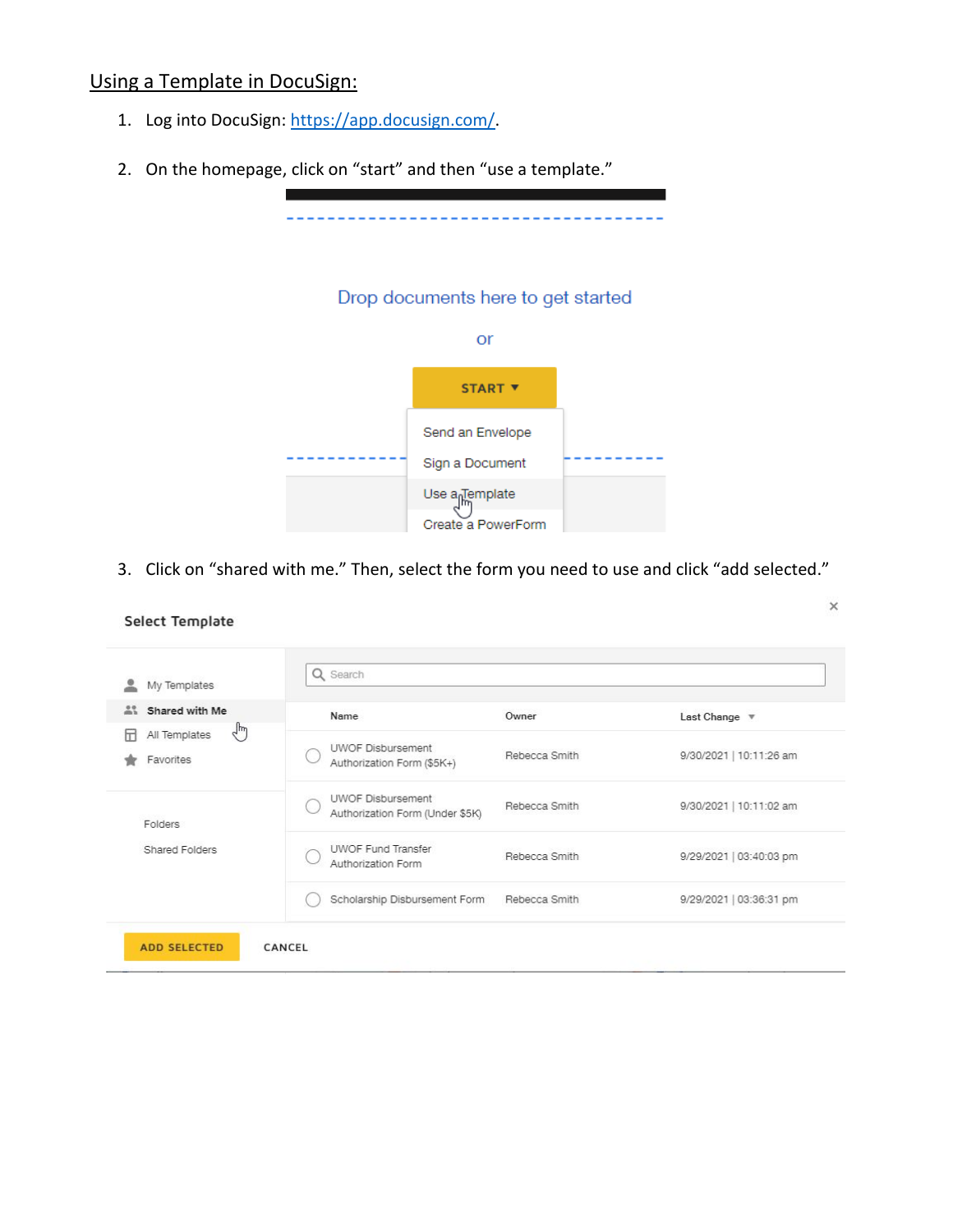4. Enter your name and email address under "prepared by" and the person's name and email address who has signature authority for the Foundation fund under "signatory."

| Recipients     |                                                                                                       |                             |  |
|----------------|-------------------------------------------------------------------------------------------------------|-----------------------------|--|
|                | Prepared By (can be same as signatory)                                                                | NEEDS TO SIGN V CUSTOMIZE V |  |
|                | Name *                                                                                                |                             |  |
| 1              | Ξ<br>Rebecca Smith                                                                                    |                             |  |
|                | Email *                                                                                               |                             |  |
|                | smithre@uwosh.edu                                                                                     |                             |  |
|                |                                                                                                       |                             |  |
|                | Signatory (Must have signature authority for the UWOF fund) NEEDS TO SIGN $\nabla$ CUSTOMIZE $\nabla$ |                             |  |
|                | Name *                                                                                                |                             |  |
| $\overline{2}$ | Е<br>Lori Kroening                                                                                    |                             |  |
|                | Email *                                                                                               |                             |  |
|                | kroening@uwosh.edu                                                                                    |                             |  |

5. A standard message is included in the template, but you can update the email message or subject line.

| Message to All Recipients                                                                            | Advanced Options   Edit                                                                                                                                                                                    |
|------------------------------------------------------------------------------------------------------|------------------------------------------------------------------------------------------------------------------------------------------------------------------------------------------------------------|
| Email Subject *<br>Please DocuSign: Foundation Disbursement Request [[Si<br>Characters remaining: 29 | • Recipients can change signing responsibility<br>· Incomplete envelopes expire 45 days after send<br>date<br>• Recipients are warned 30 day(s) before request<br>expires<br>• Senders must use quick send |
| <b>Email Message</b>                                                                                 |                                                                                                                                                                                                            |
| Enclosed is a disbursement request.<br>Characters remaining: 9965                                    |                                                                                                                                                                                                            |
| <b>SEND</b><br><b>DISCARD</b>                                                                        |                                                                                                                                                                                                            |

6. When you've finished making changes, click "send." This will "send" the form to you to fill out.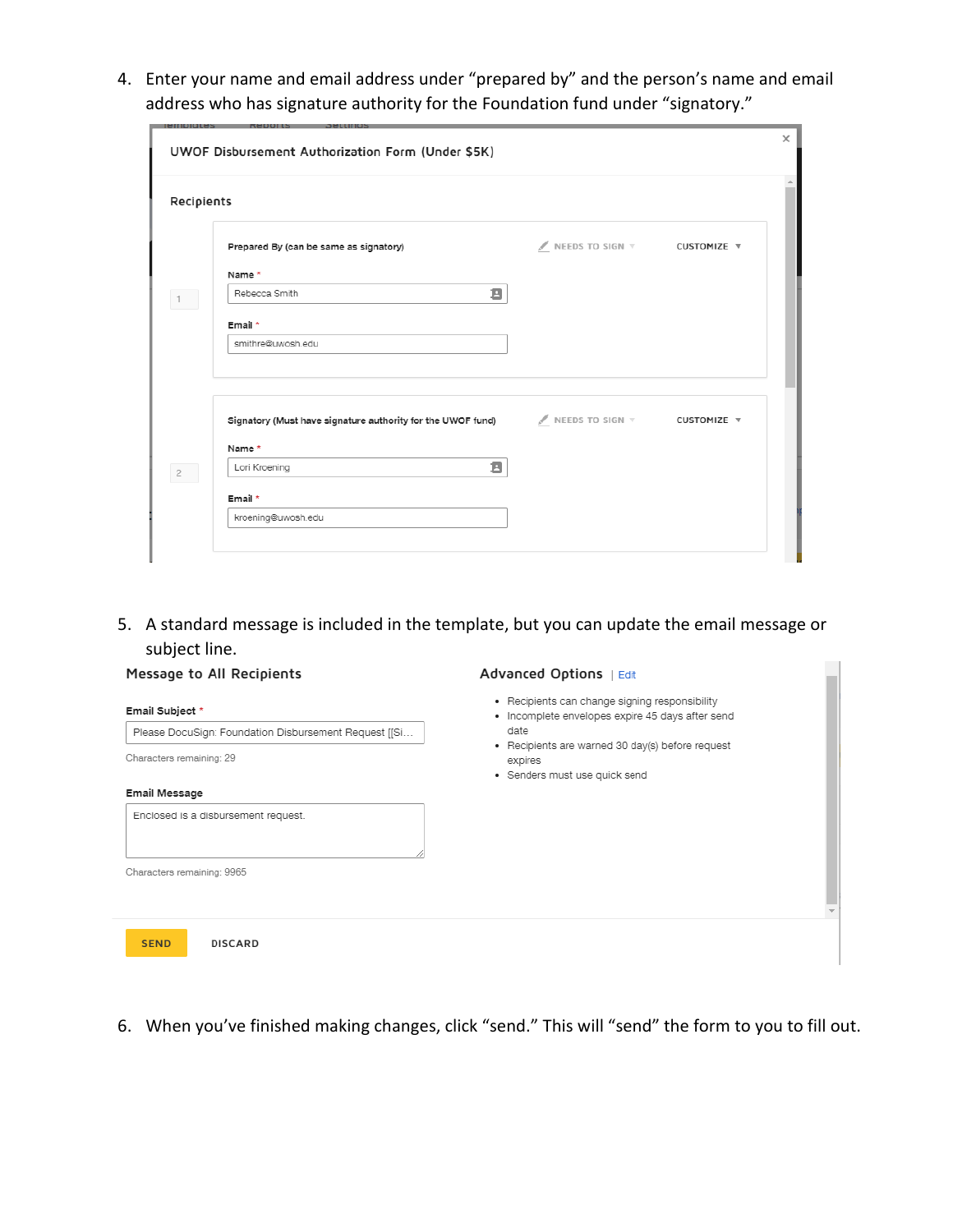7. Click "sign now" to fill out the form and sign as the preparer.



8. Complete the form as thoroughly as possible. If you do not include enough information or necessary attachments, your request will be rejected, and you will need to start over.

| Date:                  | 10/1/2021                                                                                                                                                                                                                                                                                                                     |                                                                               |
|------------------------|-------------------------------------------------------------------------------------------------------------------------------------------------------------------------------------------------------------------------------------------------------------------------------------------------------------------------------|-------------------------------------------------------------------------------|
| Amount:                | \$500.00                                                                                                                                                                                                                                                                                                                      |                                                                               |
| <b>Fund Name:</b>      | Administrative Fund                                                                                                                                                                                                                                                                                                           |                                                                               |
| <b>Fund Number:</b>    | 5050                                                                                                                                                                                                                                                                                                                          |                                                                               |
| Make check payable to: | UW Oshkosh 233-321956-9                                                                                                                                                                                                                                                                                                       | Click the file<br>attachment icon to<br>add your supporting<br>documentation. |
|                        | <b>Reason for Expenditure:</b> Provide explanation and attach corresponding receipts or other<br>appropriate documents. (The 2021 mileage reimbursement rate is \$0.56 per mile). To request a<br>scholarship/award payment to a student, please use the Scholarship Disbursement Form.<br>To reimburse our state account for |                                                                               |

12. Upload each file you need to add as supporting documentation. If you are requesting a reimbursement to a state account, make sure to include a screenshot of that expense charged to your state account.